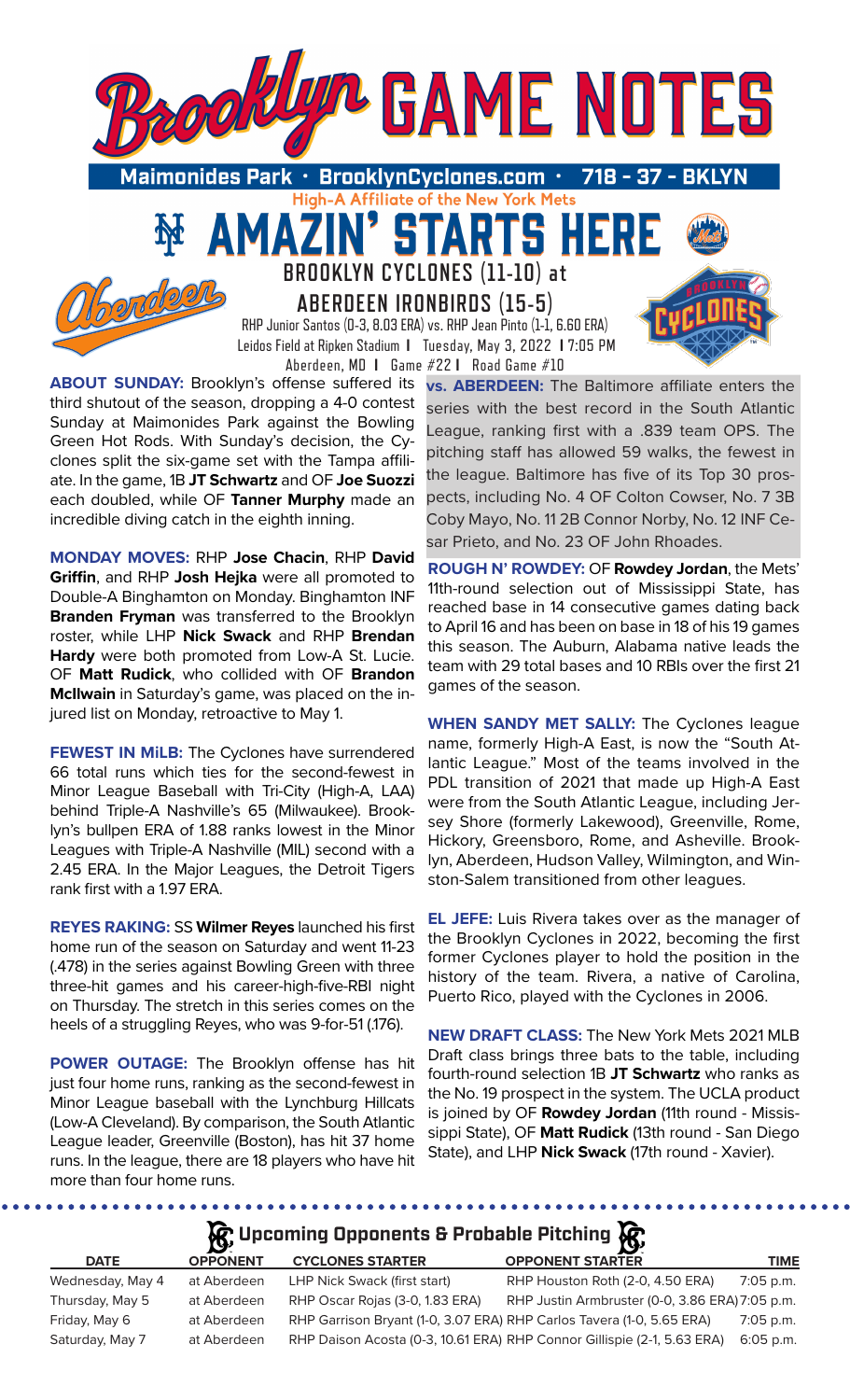### **MAY 3 AT ABERDEEN STARTING PITCHER PAGE 2**

**Height:** 6-7 **Weight:** 231 **Bats**: Right **Throws**: Right **Date of Birth:** August 16, 2001 **Age**: 20 **Hometown:** Santiago, Dominican Republic **How Obtained:** Non-drafted free agent, June 2, 2018 **Repertoire:** 4-seam, 2-seam, curveball, changeup # 16 Junior Santos RHP

**LAST TIME OUT:** Santos yielded four runs on seven hits over 3 1/3 innings for the second-consecutive game against Bowling Green Wednesday at Maimonides Park.

**WEIRD START:** Santos struggled in his first start of 2022, lasting just two innings in game one of a doubleheader and 5-1 loss to the Wilmington Blue Rocks on April 9. Santos' clunky start may have been affected by Friday night's postponement. Ready, warming up, and tossing in the outfield minutes before schedule first pitch on Friday, Santos ha to shut it down and repeat the process on Saturday after the Cyclones-Blue Rocks game was postponed due to so infield dirt and "wet grounds."

**OPENING DAY STARTER: Junior Santos made Brooklyn** Opening Day start in Wilmington, Delaware on Saturday evening. It was Santos' fourth Opening Day and first Opening Day start since 2018 when he pitched for the DSL Mets against the DSL Angels. In that outing, he struck out six over three innings of one-run ball.

**HIGH-RANKING MEMBER:** Santos ranks as the top pitching prospect on the staff, ranking No. 16 according to *MLB Pipeline* and No. 17 according to *Baseball America*.

**BREAKOUT:** The 20 year old pitched with Low-A St. Lucie in 2021, tossing 96 innings which doubles the workload he turned in in 2019 (40.2 IP) and 2018 (45). This season marks the second full season assignment for the righty.

**VALUED MEMBER:** Santos signed with the Mets in 2018 for \$275,000 out of Santiago in the Dominican Republic.

| שו<br>ıd |              |       |            |  |
|----------|--------------|-------|------------|--|
| эr       | $K\%$        | BB%   | HR/9       |  |
| ١ft      | 18%          | 16.4% | 0.00       |  |
|          | <b>BABIP</b> | GB%   | <b>FIP</b> |  |
| 's<br>17 | .450         | 62.5% | 4.56       |  |

**SANTOS' SEASON AND CAREER HIGHS 2022 Season Career**

| 0 (4/2) di muusuli valley)                        | <b>SURCOULS</b>             | 7 10/25/21 VS.1   |
|---------------------------------------------------|-----------------------------|-------------------|
| None                                              | <b>Double Digit K Games</b> | None              |
| 7 (2x, 4/27 vs. Bowling Green)                    | <b>High Hits, Game</b>      | 9 (9/15/21 vs.    |
| None                                              | High HR, Game               | 2 (4x, 8/25/21 vs |
| 4 (4/27 vs. Bowling Green)                        | <b>High Runs, Game</b>      | 7(6/24)           |
| 4 (2x, 4/27 vs. Bowling Green) High Walks, Game   |                             | 6 (8/18/          |
| 3.2 (4/15 vs. Jersey Shore) Innings Pitched, Game |                             | 7(2x, 9/8)        |
| None                                              | <b>Complete Games</b>       | None              |
| None                                              | <b>Shutouts</b>             | None              |
|                                                   |                             |                   |

7 (8/25/21 vs. Daytona) 7 (2x, 4/27 vs. Bowling Green) **High Hits, Game** 9 (9/15/21 vs. Jupiter) None **High HR, Game** 2 (4x, 8/25/21 vs. Daytona) 4 (4/27 vs. Bowling Green) **High Runs, Game** 7 (6/24/21)  $6 (8/18/19)$ 3.2 (4/15 vs. Jersey Shore) **Innings Pitched, Game** 7 (2x, 9/8/21)

|                |   |   | <b>CYCLONES STARTING PITCHER BREAKDOWN</b>            |     |         |
|----------------|---|---|-------------------------------------------------------|-----|---------|
| <b>STARTER</b> |   |   | <b>GS Quality StartsRun SupportRS/Start BC Record</b> |     |         |
| <b>Bryant</b>  | っ | 0 | 10                                                    | 3.3 | $2 - 0$ |
| Acosta         | 4 | O | 6                                                     | 1.5 | $O - 4$ |
| Bryant         |   | O | 5                                                     | 2.0 | $1 - 0$ |
| Chacin         | 4 | O | 18                                                    | 4.5 | $3-1$   |
| Griffin        | 2 | O | 8                                                     | 4.0 | $2 - 0$ |
| Ocampo         | 3 | O | 9                                                     | 3.0 | $1 - 2$ |
| Rojas          | 2 | O | q                                                     | 4.5 | $2 - 0$ |
| Santos         |   |   |                                                       | 1.8 | $1 - 3$ |

| <b>CATCHER ERA</b> |   |    |            |      |  |  |  |  |
|--------------------|---|----|------------|------|--|--|--|--|
| <b>NAME</b>        | G | ER | <b>INN</b> | ERA  |  |  |  |  |
| Gaddis             |   | 20 | 58         | 3.10 |  |  |  |  |
| Mena               |   | 19 | 60         | 2.85 |  |  |  |  |
| $O'$ Neill         |   | 20 | 48         | 3.75 |  |  |  |  |

|                  |       |            |           |     |    |    |    |     |    |             | <b>BROOKLYN CYCLONES PITCHING BREAKDOWN</b> |       |       |           |     |      |    |    |     |           |            |
|------------------|-------|------------|-----------|-----|----|----|----|-----|----|-------------|---------------------------------------------|-------|-------|-----------|-----|------|----|----|-----|-----------|------------|
|                  | W-L   | <b>ERA</b> | IP        | н   | R  | ER | BB | к   | ΗR | <b>AVGI</b> |                                             | W-L   | ERA   | IP        | н.  | R    | ER | BB | K   | <b>HR</b> | <b>AVG</b> |
| <b>STARTERS</b>  | 2-9   | 4.58       | 74 2      | 74  | 44 | 38 | 33 | 78  | 3  |             | .256 HOME                                   | $8-4$ | 2 86. | 104.0     | -78 | 34   | 33 | 43 | 112 |           | .206       |
| <b>RELIEVERS</b> | $9-1$ | 1.88       | 100.1     | -67 | フフ |    | 46 | 122 |    |             | 188 ROAD.                                   | 3-6   | 3.30  | 71 O      | 63  | 32   | 26 | 36 | 88  |           | 236        |
| <b>TOTAL</b>     | 11-10 | 3.03       | 175.0 141 |     | 66 | 59 | 79 | 200 | 4  |             | .218 TOTAL                                  | 11-10 | 3.03  | 175.0 141 |     | - 66 | 59 | 79 | 200 | 4         | .218       |
|                  |       |            |           |     |    |    |    |     |    |             |                                             |       |       |           |     |      |    |    |     |           |            |
|                  |       |            |           |     |    |    |    |     |    |             | <b>BULLPEN NOTES</b>                        |       |       |           |     |      |    |    |     |           |            |

-Brooklyn's bullpen has struck out 122 over 100.1 innings to start the season, allowing just 21 earned runs (1.88 ERA) with a 30% strikeout rate and 11% walk rate.



|             |       |            |     |                |   | High-A Brooklyn Cyclones |    |   |    |            |
|-------------|-------|------------|-----|----------------|---|--------------------------|----|---|----|------------|
| <b>DATE</b> | OPP   | <b>DEC</b> | ΙP  | н              | R | ER                       | BB | к | HR | <b>AVG</b> |
| 4/9         | @ WIL |            | 2.0 | $\overline{2}$ | 3 | 3                        | 4  | O | 0  | .286       |
| 4/15        | JS.   |            | 3.2 | $\overline{2}$ |   |                          |    | 4 | O  | .200       |
| 4/21        | @ HV  |            | 3.1 |                | 4 | 3                        | O  | 6 | O  | .297       |
| 4/27        | BG    |            | 31  |                | 4 | 4                        | Δ  |   | O  | .353       |
|             |       |            |     |                |   |                          |    |   |    |            |

**2022 GAME-BY-GAME**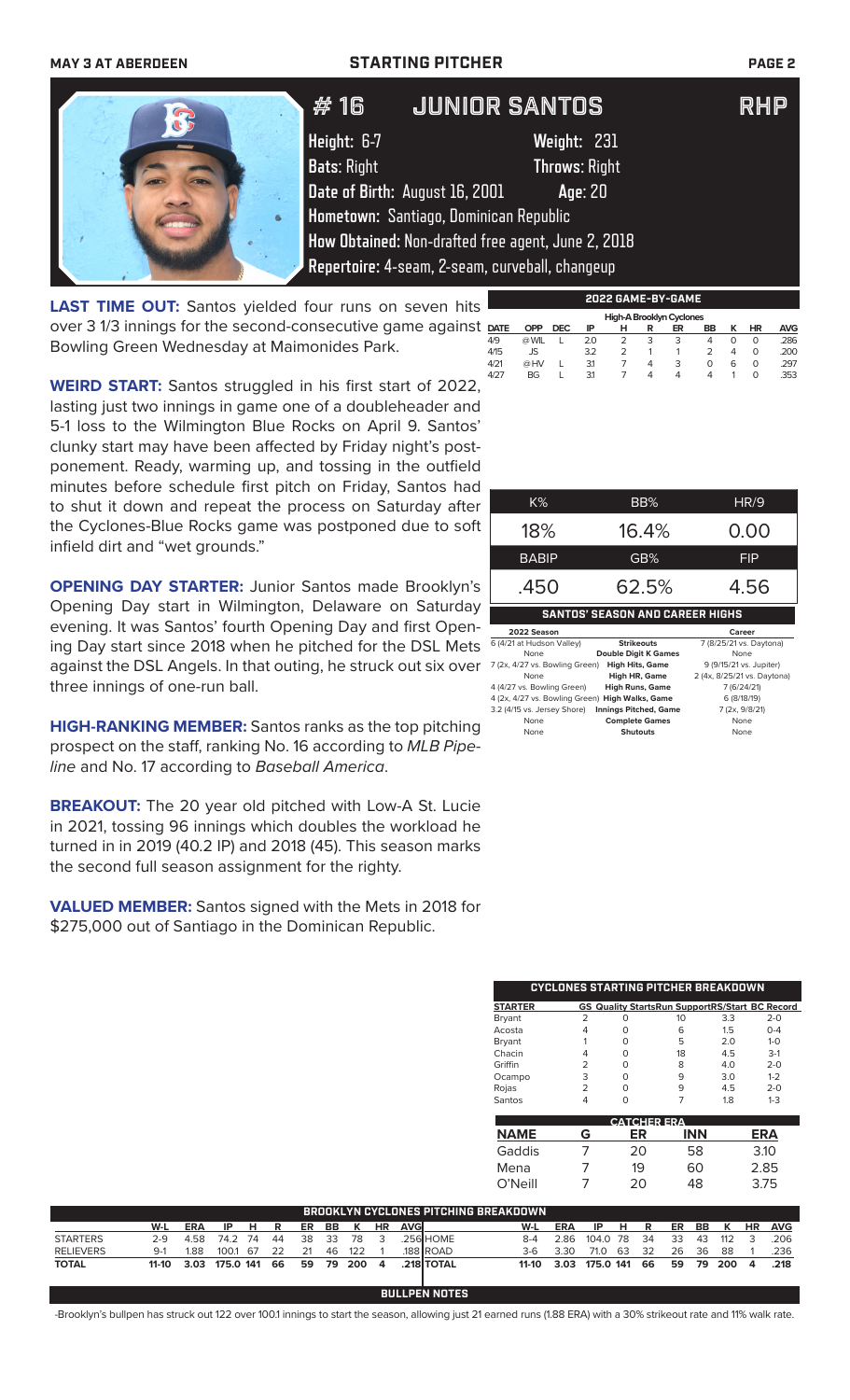| <b>MAY 3 AT ABERDEEN</b>                                        |                                                                                                 | <b>BATTING PAGES</b>                                                                                                                                                                                                                                                             | PAGE <sub>3</sub>                                                                                                                                                                                                                                                                                                    |
|-----------------------------------------------------------------|-------------------------------------------------------------------------------------------------|----------------------------------------------------------------------------------------------------------------------------------------------------------------------------------------------------------------------------------------------------------------------------------|----------------------------------------------------------------------------------------------------------------------------------------------------------------------------------------------------------------------------------------------------------------------------------------------------------------------|
| <b>22 BRANDEN FRYMAN - INF</b><br>#                             |                                                                                                 |                                                                                                                                                                                                                                                                                  | .000, 0 HR, 0 RBI, .000 w0BA, wRC+ 0                                                                                                                                                                                                                                                                                 |
| <b>Last Game:</b><br>RISP:<br>Streak:                           | Home:<br>Road:<br><b>On-base Streak:</b>                                                        | Last HR:<br><b>Multi-Hit Games:</b><br><b>Multi-RBI Games:</b>                                                                                                                                                                                                                   | <b>Season High, Hits:</b><br><b>Season High, Runs:</b><br>Season High, RBI:<br>Season High, SB:                                                                                                                                                                                                                      |
| hitting .120.                                                   |                                                                                                 |                                                                                                                                                                                                                                                                                  | • Enters his fourth year in the Mets organizationreceived from Double-A Binghamton on Monday, May 2Was 3-for-25 in eight games with Double-A Binghamton,                                                                                                                                                             |
| playing five games                                              |                                                                                                 |                                                                                                                                                                                                                                                                                  | • Played 69 games with Low-A St. Lucie in 2021, posting a .229/.297/.309 slash line with 11 doubles, three home runs, 26 RBIs before promotion to Brooklyn 9/15,                                                                                                                                                     |
|                                                                 |                                                                                                 | Fryman who is a current coach in the Cleveland system as the Special Assistant of Player Development, Infield                                                                                                                                                                    | • Won a title with the 2019 NYPL Champion Brooklyn CyclonesDrafted in the 21st round of the 2019 MLB Draft out of SamfordSon of former big leaguer Travis                                                                                                                                                            |
| <b>NIC GADDIS - C/3B</b><br>#1<br>Last Game: 0-3                | <b>Home: 5-26</b>                                                                               | Last HR:                                                                                                                                                                                                                                                                         | .130, 0 HR, 4 RBI, .259 w0BA, wRC+ 50<br>Season High, Hits: 2 (4/16 vs. JS G2)                                                                                                                                                                                                                                       |
| <b>RISP: 2-12</b><br><b>Hitting Streak:</b>                     | <b>Road: 1-20</b><br><b>On-Base Streak:</b>                                                     | <b>Multi-Hit Games: 1 (4/16 vs. JS G2)</b><br>Multi-RBI Games: 1 (4/15 vs. Jersey Shore)                                                                                                                                                                                         | Season High, Runs: 2 (4/16 at JS G2)<br>Season High, RBI: 2 (4/15 vs. JS)<br>Season High, SB:                                                                                                                                                                                                                        |
|                                                                 | • Hit a combined .192 across 40 games in 2019 with Brooklyn and the GCL Mets                    | • Returns to Coney Island where he was a member of the 2019 Cyclones for 15 games before being transferred to the GCL Mets.<br>• Drafted by the Mets in the 16th round of the 2019 MLB Draft out of Jacksonville StateHails from Trenton, GA.                                    | • Enters his fourth year in the Mets organization…Made stops in Low-A St. Lucie, High-A Brooklyn, and Double-A Binghamton in 2021…totaled 48 games.                                                                                                                                                                  |
|                                                                 |                                                                                                 |                                                                                                                                                                                                                                                                                  |                                                                                                                                                                                                                                                                                                                      |
| #26 ROWDEY JORDAN - OF<br>Last Game: 0-3, BB, SB                | <b>Home: 9-44</b>                                                                               | Last HR:                                                                                                                                                                                                                                                                         | .257, 0 HR, 10 RBI, .379 w0BA, wRC+ 126<br>Season High, Hits: 4 (4/22 at HV)                                                                                                                                                                                                                                         |
| <b>RISP:</b> 7-21 (.333)<br>Streak:                             | <b>Road: 9-26</b>                                                                               | Multi-Hit Games: 2 (4/22 at Hudson Valley)<br>On-Base Streak: 14 (4/16 G1-pres.) Multi-RBI Games: 3 (4/22 at Hudson Valley)                                                                                                                                                      | Season High, Runs: 2 (4/22 at HV)<br><b>Season High, RBI:</b> 3 (2x, 4/22 at HV)<br><b>Season High, SB: 2 (4/20 at HV)</b>                                                                                                                                                                                           |
|                                                                 | five Bulldogs selected in the 2021 MLB DraftBorn William Kevin Jordan.                          | • Enters second year with the Mets organizationSelected in the 11th Round in the 2021 MLB Draft out of Mississippi State<br>• Appeared in 30 games with Low-A St. Lucie in 2021Drove in 13 runs with five extra-base hits                                                        | • Won the 2021 College World Series with Mississippi StateNamed to the College World Series All-Tournament TeamSecond-Team All-SEC selectionOne of                                                                                                                                                                   |
| # 12                                                            | <b>BRANDON McILWAIN - OF</b>                                                                    |                                                                                                                                                                                                                                                                                  | .240, 1 HR, 5 RBI, .299 wOBA, wRC+ 75                                                                                                                                                                                                                                                                                |
| Last Game: DNP<br>RISP: 5-22 (.227)<br><b>Streak: 1 G (2-4)</b> | <b>Home: 10-30</b><br><b>Road: 2-20</b>                                                         | Last HR: 4/17 vs. Jersey Shore<br>Multi-Hit Games: 4 (4/30 vs. Bowling Green)<br><b>On-Base Streak: 1 G (4/30-pres.) Multi-RBI Games: 1 (4/26 at Bowling Green)</b>                                                                                                              | Season High, Hits: 3 (4/26 vs. BG)<br>Season High, Runs: 1 (4/17 vs. JS)<br>Season High, RBI: 2 (4/26 vs. BG)<br><b>Season High, SB:</b> 1 (3x, 4/19 at HV)                                                                                                                                                          |
| touchdowns, while running for four more                         | • Signed as a non-drafted free agent on June 18, 2020 with the New York Mets                    | • Drafted by the Miami Marlins in the 26th round (771st overall) in the 2019 MLB Draft but did not sign                                                                                                                                                                          | • Enters his second season as a member of the Mets organization Played 2021 season with Low-A St. Luciebatted .250 with seven home runs in 74 games<br>• Played collegiately at Californiadual sport athlete competing in football and baseballPlayed in 10 games with two starts at QB for Cal in 2018threw for two |
| <b>JOSE MENA - C</b><br>Last Game: 1-4                          | <b>Home: 11-28</b>                                                                              | Last HR:                                                                                                                                                                                                                                                                         | .342, 0 HR, 6 RBI, .313 wOBA, wRC+ 85<br>Season High, Hits: 2 (4x, 4/30 vs. BG)                                                                                                                                                                                                                                      |
| $RISP: 4-13$<br><b>Streak: 5 G (8-20)</b>                       | <b>Road: 2-10</b><br><b>On-Base Streak:</b> 5 (4/26-pres.)                                      | Multi-Hit Games: 4 (4/30 vs. Bowling Green)<br>Multi-RBI Games: 2 (4/29 vs. Bowling Green)                                                                                                                                                                                       | Season High, Runs: 1 (4/15 vs. JS)<br><b>Season High, RBI:</b> 2 (2x, 4/29 vs. BG)<br>Season High, SB:                                                                                                                                                                                                               |
| • Won the NYPL Title with Brooklyn in 2019                      |                                                                                                 | • Enters his seventh season with the Mets organization Played in 31 games across High-A Brooklyn and AA Binghamton in 2021                                                                                                                                                       |                                                                                                                                                                                                                                                                                                                      |
|                                                                 | • Signed as an International free agent on June 22, 2016                                        | • Born in Cotui, Dominican RepublicOne of the oldest cities in Americas, founded in 1505Average temperature in 90 degrees.                                                                                                                                                       |                                                                                                                                                                                                                                                                                                                      |
| # 20 TANNER MURPHY - OF                                         |                                                                                                 |                                                                                                                                                                                                                                                                                  | .211, 0 HR, 1 RBI, .370 WOBA, WRC+ 120                                                                                                                                                                                                                                                                               |
| Last Game: 0-4<br><b>RISP: 0-7</b><br>Streak:                   | <b>Home: 3-17</b><br><b>Road: 1-2</b><br><b>On-Base Streak:</b>                                 | Last HR:<br><b>Multi-Hit Games:</b><br><b>Multi-RBI Games:</b>                                                                                                                                                                                                                   | <b>Season High, Hits: 1 (4x, 4/29 vs. BG)</b><br>Season High, Runs: 1 (4/29 vs. BG)<br><b>Season High, RBI:</b> 1 (4/17 vs. JS)<br>Season High, SB:                                                                                                                                                                  |
| between the two levels                                          |                                                                                                 |                                                                                                                                                                                                                                                                                  | Enters his fourth year with the Mets organization in 2022 Split the 2021 season between Low-A St. Lucie and High-A Brooklyndrove in 19 runs in 44 games                                                                                                                                                              |
|                                                                 |                                                                                                 | • Selected by the Mets in the 18th round in the 2019 MLB DraftPlayed 40 games with ROA Kingsport in 2019                                                                                                                                                                         | • Starred at North Florida2019 ASUN Baseball Scholar Athlete of the YearSet the UNF career stolen base record11th outfielder drafted in school history.                                                                                                                                                              |
| #15<br><b>MATT O'NEILL - C</b>                                  |                                                                                                 |                                                                                                                                                                                                                                                                                  | .125, 0 HR, 0 RBI, .310 w0BA, wRC+ 83                                                                                                                                                                                                                                                                                |
| Last Game: DNP<br><b>RISP: 0-6</b><br>Streak:                   | <b>Home: 0-15</b><br><b>Road: 3-9</b><br><b>On-base streak:</b> 1 G (4/29-pres.)                | Last HR:<br><b>Multi-Hit Games:</b><br><b>Multi-RBI Games:</b>                                                                                                                                                                                                                   | Season High, Hits: 2 (4/19 at HV)<br>Season High, Runs: 3 (4/22 at HV)<br>Season High, RBI:<br>Season High, SB:                                                                                                                                                                                                      |
| • Named Unanimous First-Team All-lvy in 2019                    | • Drafted by the Mets in the 20th round of the MLB Draft out of the University of Pennsylvania. | • Enters his fourth year in the Mets organizationEnters his first year in High-A after spending 2021 with the Low-A St. Lucie Mets<br>• Hit 187 with Low-A St. Lucie in 52 games with a .401 on-base percentagehas had a .405 career on-base percentage in 85 professional games |                                                                                                                                                                                                                                                                                                                      |
| #9                                                              | <b>JAYLEN PALMER - INF/OF</b>                                                                   |                                                                                                                                                                                                                                                                                  | .106, 0 HR, 1 RBI, .249 w0BA, wRC+ 44                                                                                                                                                                                                                                                                                |
| Last Game: 0-3<br><b>RISP: 0-10</b><br>Streak:                  | <b>Home: 3-21</b><br><b>Road: 2-26</b><br>On-base streak:                                       | Last HR:<br>Multi-Hit Games: 1 (4/13 vs. Jersey Shore)<br><b>Multi-RBI Games:</b>                                                                                                                                                                                                | Season High, Hits: 2 (4/13 vs. JS)<br>Season High, Runs: 1 (4/20 at HV)<br>Season High, RBI: 1 (4/10 at WIL)                                                                                                                                                                                                         |

• Enters his fifth year in the Mets organization...No. 14 prospect in the Mets system, according to *MLB Pipeline*...Experienced first full season in 2021, playing 66 games with Low-A St. Lucie before an August promotion to High-A to play 39 games with Brooklyn

**Season High, SB:** 1 (4x, 4/29 vs. BG)

• Spent 2018 and 2019 with short season teams in the GCL and Kingsport

• Drafted in the 22nd round of the 2018 MLB Draft out of Holy Cross (NY) High School in Flushing as one of four ever in school history to be drafted directly from high school...\$200K signing bonus

**# 4 JOSE PEROZA - INF .150, 0 HR, 3 RBI, .181 wOBA, wRC+ 2 Last Game:** 0-2, BB **Home:** 6-30 **Last HR: Season High, Hits:** 2 (4/17 vs. JS) **RISP:** 3-14 **Road:** 3-30 **Multi-Hit Games:** 1 (4/17 vs. Jersey Shore) **Season High, Runs:** 2 (4/17 vs. JS) **Streak: On-base streak:** 5 (4/26-pres.) **Multi-RBI Games: Season High, RBI:** 1 (3x, 4/17 vs. JS) **Season High, RBI:** 1 (3x, 4/17 vs. 35)<br>**Season High, RBI:** 1 (3x, 4/17 vs. JS)<br>**Season High, SB:** 

• Enters his seventh year in the Mets organization...Advanced to Low-A St. Lucie in 2021 slashing .274/.404/.442…Spent the final 38 games of the season with the Cyclones, where he hit five home runs

• Ranked as the No. 19 prospect in the Mets farm system, according to *Baseball America* and the No. 29 prospect according to *MLB Pipeline*

• Part of Brooklyn's 2019 New York-Penn League Championship Team.

• Signed as non-drafted international free agent signing on July 2, 2016 from Venezuela.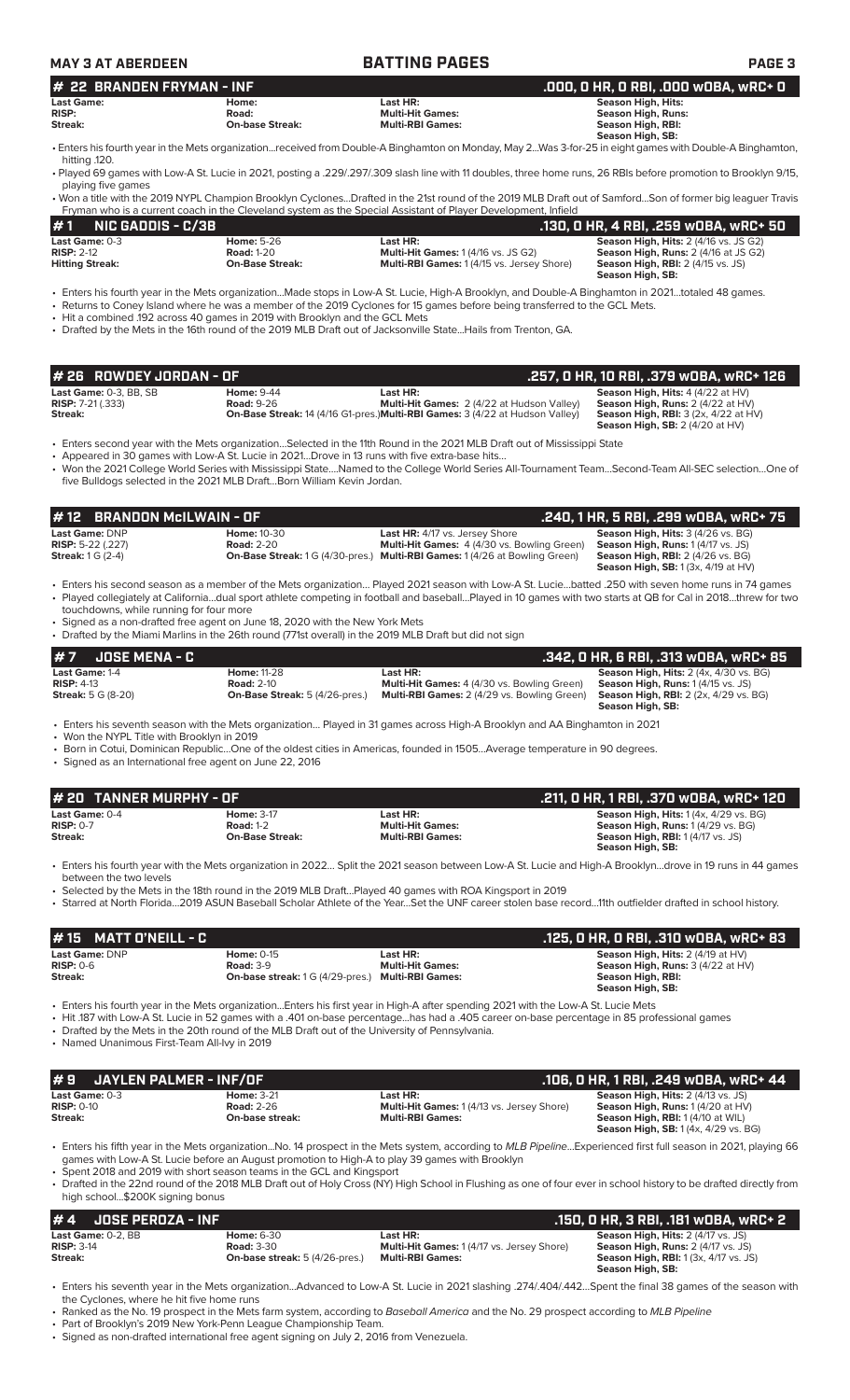| MAY 3 AT ABERDEEN |
|-------------------|
|-------------------|

| <b>MAY 3 AT ABERDEEN</b>                                                              |                                                                                                                                                                                                                                                                                | <b>BATTING PAGES</b>                                                                                                                                                                                                                                                                                                                                                                                                                                             | <b>PAGE 4</b>                                                                                                                                                   |
|---------------------------------------------------------------------------------------|--------------------------------------------------------------------------------------------------------------------------------------------------------------------------------------------------------------------------------------------------------------------------------|------------------------------------------------------------------------------------------------------------------------------------------------------------------------------------------------------------------------------------------------------------------------------------------------------------------------------------------------------------------------------------------------------------------------------------------------------------------|-----------------------------------------------------------------------------------------------------------------------------------------------------------------|
| #2<br><b>WILMER REYES - UTL</b>                                                       |                                                                                                                                                                                                                                                                                |                                                                                                                                                                                                                                                                                                                                                                                                                                                                  | .263, 1 HR, 9 RBI, .278 wOBA, wRC+ 62                                                                                                                           |
| Last Game: 0-4<br>RISP: 6-22 (.273)<br>Streak:                                        | <b>Home: 15-47</b><br><b>Road: 5-29</b>                                                                                                                                                                                                                                        | Last HR: 4/30 vs. Bowling Green<br>Multi-Hit Games: 5 (4/30 vs. Bowling Green)<br><b>On-base streak:</b> 3 G (4/28-pres.) Multi-RBI Games: 2 (4/30 vs. Bowling Green)                                                                                                                                                                                                                                                                                            | Season High, Hits: 3 (2x, 4/28 vs. BG)<br>Season High, Runs: 3 (4/30 vs. BG)<br><b>Season High, RBI:</b> 5 (4/28 vs. BG)<br>Season High, SB: 1(2x, 4/26 vs. BG) |
| Binghamton.                                                                           |                                                                                                                                                                                                                                                                                | • Enters his seventh year in the Mets organizationWon a New York-Penn League title with Brooklyn in 2019<br>• Reinstated to Brooklyn from rehab assignment with FCL Mets late in 2021 when SS Ronny Mauricio and OF Antoine Duplantis were promoted to Double-A<br>• Hit .323 with a .350 on-base percentage in 2019 as the top hitter on the 2019 NYPL Champion Brooklyn Cyclones                                                                               |                                                                                                                                                                 |
| • 23 year old hails from Mao, Dominican Republic                                      |                                                                                                                                                                                                                                                                                |                                                                                                                                                                                                                                                                                                                                                                                                                                                                  |                                                                                                                                                                 |
| # 23 MATT RUDICK - OF                                                                 |                                                                                                                                                                                                                                                                                |                                                                                                                                                                                                                                                                                                                                                                                                                                                                  | .184, 0 HR, 1 RBI, .314 wOBA, wRC+ 85                                                                                                                           |
| Last Game: DNP<br><b>RISP: 1-10</b><br><b>Streak: 3 G (4-9)</b>                       | <b>Home: 6-18</b><br><b>Road: 1-20</b>                                                                                                                                                                                                                                         | Last HR:<br>Multi-Hit Games: 1 (4/28 vs. Bowling Green)<br>On-base streak: 3 G (4/27-pres.) Multi-RBI Games: 1 (4/28 vs. Bowling Green)                                                                                                                                                                                                                                                                                                                          | Season High, Hits: 2 (4/28 vs. BG)<br>Season High, Runs: 2 (3x, 4/28 vs. BG)<br>Season High, RBI: 1 (4/28 vs. BG)<br><b>Season High, SB: 2 (4/20 at HV)</b>     |
| • Member of the 15u USA Baseball national team<br>#10<br><b>WARREN SAUNDERS - INF</b> | • Drafted in the 13th Round in the 2021 MLB DraftStarred collegiately at San Diego State<br>• Named First-Team All-Mountain West selection in 2021 Hit 410 as a Redshirt-Junior<br>• Scripps Rach alumni include SNL cast member Kyle Mooney and PGA golfer Xander Schauffele. |                                                                                                                                                                                                                                                                                                                                                                                                                                                                  | .179, 0 HR, 1 RBI, .250 wOBA, wRC+ 45                                                                                                                           |
| Last Game: DNP                                                                        | <b>Home: 7-25</b>                                                                                                                                                                                                                                                              | Last HR:                                                                                                                                                                                                                                                                                                                                                                                                                                                         | Season High, Hits: 2 (2x, 4/29 vs. BG)                                                                                                                          |
| <b>RISP: 2-10</b><br><b>Streak:</b> 3 G (4-11)                                        | <b>Road: 0-11</b><br>On-base streak: 4 (4/26-pres.)                                                                                                                                                                                                                            | Multi-Hit Games: 2 (4/29 vs. Bowling Green)<br><b>Multi-RBI Games:</b>                                                                                                                                                                                                                                                                                                                                                                                           | Season High, Runs: 2 (4/29 vs. BG)<br><b>Season High, RBI:</b> 1 (2x, 4/30 vs. BG)<br>Season High, SB:                                                          |
| in his final game at Yankee Stadium.                                                  | • Signed as an international free agent in 2018 out of Grand Bahama, Bahamas                                                                                                                                                                                                   | • Enters his fifth year in the Mets organization and third seasonPlayed his first full season in 2021 with the Low-A St. Lucie Mets and led the team in hits (84) and<br>ranked second in total bases (105) behind Top-10 Mets prospect Alex Ramirezplays outfield and all four infield positions<br>• Recent players from the Bahamas include Miami's Jazz Chisholm and Antoan Richardson, famous for scoring from second base on Derek Jeter's walk-off single |                                                                                                                                                                 |
| #3<br><b>JT SCHWARTZ - INF</b>                                                        |                                                                                                                                                                                                                                                                                |                                                                                                                                                                                                                                                                                                                                                                                                                                                                  | .242, 1 HR, 4 RBI, .382 WOBA, WRC+ 127                                                                                                                          |
| Last Game: 1-4, 2B<br><b>RISP: 5-18 (.278)</b><br><b>Streak: 2 G (2-8)</b>            | <b>Home: 10-34</b><br><b>Road: 5-28</b>                                                                                                                                                                                                                                        | Last HR: 4/12 vs. Jersey Shore<br>Multi-Hit Games: 5 (4/26 vs. Bowling Green)<br>On-base streak: 3 G (4/28-pres.) Multi-RBI Games: 2 (4/20 at Hudson Valley)                                                                                                                                                                                                                                                                                                     | Season High, Hits: 3 (4/12 vs. JS)<br>Season High, Runs: 3 (4/26 vs. BG)<br>Season High, RBI: 2 (2x, 4/20 at HV)<br>Season High, SB:                            |
| the seventh highest in single-season UCLA history                                     | two stealsMLB Pipeline ranks Schwartz as the number 19 overall prospect in the Mets organization.                                                                                                                                                                              | • Enters his second year in the Mets organizationSaw first professional action in 2021 with Low-A St. LucieAppeared in 25 games with an OBP of .320 and<br>• Drafted in the fourth round by the Mets in 2021 out UCLAwas named an All-American and won the Pac-12 batting title as a sophomoreHis .396 average was                                                                                                                                               |                                                                                                                                                                 |

• His UCLA teammate Kevin Kendall was also drafted by the Mets in 2021

| # 48  JOE SUOZZI - OF    |                   |                                           | .121. 1 HR. 7 RBI. .239 wOBA. wRC+ 38            |
|--------------------------|-------------------|-------------------------------------------|--------------------------------------------------|
| Last Game: $1-3$ . $2B$  | <b>Home: 2-18</b> | Last HR:                                  | <b>Season High, Hits: 1 (4x, 5/1 vs. BG)</b>     |
| $RISP: 2-9$              | <b>Road: 2-15</b> | <b>Multi-Hit Games:</b>                   | <b>Season High, Runs:</b> $1(3x, 4/19$ at $HV$ ) |
| <b>Streak:</b> 1 G (1-3) | On-base streak:   | <b>Multi-RBI Games: 1(4/16 vs. JS G2)</b> | <b>Season High, RBI: 4 (4/16 vs. JS G2)</b>      |
|                          |                   |                                           | <b>Season High, SB: 1(4/20 at HV)</b>            |

• Enters his second year in the Mets organization...Drove in 23 runs with 14 stolen bases in 53 games across Low-A St. Lucie and High-A Brooklyn last year

• Signed by the Mets on June 15, 2020 out of Boston College • Attended Chaminade High School in Mineola, NY...won the 2013 CHSAA Title

• His father, Tom Suozzi, is the former Nassau County Executive and current U.S. House of Representatives member of NY's 3rd district (Nassau, Suffolk, Queens) running for New York State Governor.

# **Recent Home Run Chart**

| Date                | Player             | Opponent                            |         | Exit Velo Launch Angle Distance |         |
|---------------------|--------------------|-------------------------------------|---------|---------------------------------|---------|
|                     | $4/12$ JT Schwartz | vs. Jersey Shore                    | 103 mph | 23                              | 365 ft. |
|                     |                    | 4/16 G2 Joe Suozzi vs. Jersey Shore |         |                                 |         |
| $\frac{4/17}{4/30}$ |                    | Brandon McIlwain vs. Jersey Shore   |         |                                 |         |
|                     |                    | Wilmer Reyes vs. Bowling Green      |         |                                 |         |
|                     |                    |                                     |         |                                 |         |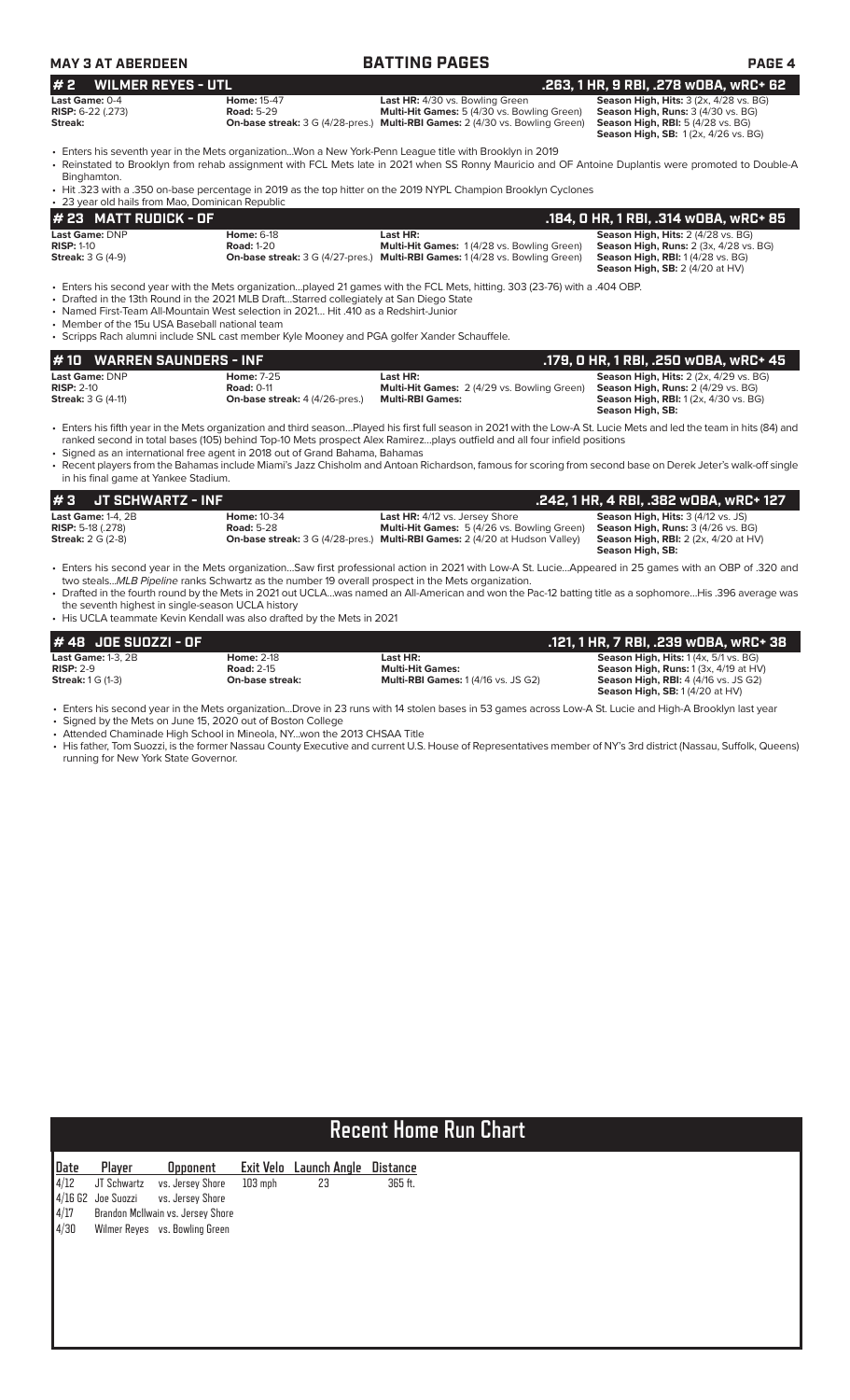### **MAY 3 AT ABERDEEN BULLPEN PAGE PAGE 5**

|--|--|

| #18                          | NOLAN CLENNEY - RHP            |               | 17.5 K%, 7.5 BB%, 4.82 ERA, 5 G |
|------------------------------|--------------------------------|---------------|---------------------------------|
| <b>Last App:</b> 4/28 vs. BG | <b>Last Loss:</b> $4/19$ at HV | SV/OP (Last): | Holds:                          |

- Enters his second year in the Mets organization...Received from Low-A St. Lucie on September 7 **Leadoff:** 1-7
- Signed to a minor league deal on June 28, 2021....Made 13 relief apps for Low-A St. Lucie
- Pitched with Gary in 2021 and with Utica in 2019 and 2020 in independent baseball • 25 year old hails from Northville, Michigan...Attended NC State

|  | 4 36     JUSTIN COURTNEY - RHP   | 33.3 K%, 13.3 BB%, 2.08 ERA, 5 G    |        |
|--|----------------------------------|-------------------------------------|--------|
|  | Last App: 4/30 vs. BG Last Loss: | <b>SV/OP (Last):</b> 2/2 4/15 vs JS | Holds: |

**Leadoff:** 1-7

• Enters first season with the Mets organization…Signed on September 10, 2021

• Began career with the Angels organization…Pitched 43.0 IP across Rokand Low-A Inland Empire 66ers in 2021

• Played collegiately at Maine…Named Louisville Slugger Freshman All-American

| #21       | <b>BRENDAN HARDY - RHP</b> | . O K%, O BB%, O.OO ERA, O G $\blacksquare$ |        |
|-----------|----------------------------|---------------------------------------------|--------|
| Last App: | Last Loss:                 | SV/OP (Last):                               | Holds: |

• Enters his fifth year in the Mets organization...Drafted 31st round, 2018 Gulfport High School (MS) **Leadoff:**

• Promoted from Low-A St. Lucie to Brooklyn on May 2, striking out 17 with four walks 8 1/3 IP

• Spent 2021 with the GCL Mets (13 appearances) and Low-A St. Lucie (11 appearances) • Pitched with GCL Mets in 2018 and Kingsport Mets in 2019 over first two years in pro ball

|                       |                                         | ' 28.1 K%, 18.8 BB%, 2.35 ERA, 5 G , |        |
|-----------------------|-----------------------------------------|--------------------------------------|--------|
|                       | <b>Last App:</b> 4/28 vs. BG Last Loss: | SV/OP (Last):                        | Holds: |
| <b>Leadoff:</b> $0-4$ |                                         |                                      |        |

• Enters his second season with the Mets organization…Signed by the club on March 19, 2021… •Pitched in 31 G across Low-A St. Lucie & High-A Brooklyn in 2021…struck out 65 batters in 55.1 IP • Played collegiately at Division III Middlebury College…Played two seasons of Independent baseball with the Gary SouthShore Railcats, Milwaukee Milkmen, and Chicago Deep Dish

| l #17                          | <b>HUNTER PARSONS - RHP</b> | 40.6 K%, 3.1 BB%, 0.00 ERA, 5 G |          |
|--------------------------------|-----------------------------|---------------------------------|----------|
| <b>Last App:</b> $5/1 \vee BG$ | Last Loss:                  | SV/OP (Last):                   | Holds: 1 |
| <b>Leadoff:</b> 1-5            |                             |                                 |          |

• Enters his fourth year in the Mets org..Pitched with Low-A St. Lucie and High-A Brooklyn in 2021… Drafted in the 19th round by the Mets in 2019...Third-team All-Big Ten selection... Drafted out of Parkside High School by Cleveland (40th round) in 2015 but did not sign

| l # 50                          | EVY RUIBAL - RHP |            |               | 32.3 K%, 9.7 BB%, 4.91 ERA, 7 G |
|---------------------------------|------------------|------------|---------------|---------------------------------|
| <b>Last App:</b> $5/1$ vs. $BG$ |                  | Last Loss: | SV/OP (Last): | Holds:                          |

**Leadoff:** 1-4

• Signed to a minor league deal on June 27, 2021 from the Florence Y'alls (Frontier League)

• Pitched in the Dodgers system from 2015-2018, reaching High-A Rancho Cucamonga

• Drafted by the Dodgers in the 16th round of the 2017 MLB Draft from Notre Dame

| • From Milburn, New Jersey, attending Milburn High School                                                                                                                                                                                                                                                             |                                  |        |  |  |
|-----------------------------------------------------------------------------------------------------------------------------------------------------------------------------------------------------------------------------------------------------------------------------------------------------------------------|----------------------------------|--------|--|--|
| REYSON SANTOS - RHP<br># 34                                                                                                                                                                                                                                                                                           | 18.2 K%, 18.2 BB%, 2.45 ERA, 6 G |        |  |  |
| Last App: 4/29 vs BG Last Loss:<br>Leadoff: 1-6                                                                                                                                                                                                                                                                       | SV/OP (Last):                    | Holds: |  |  |
| • Enters his fourth year in the Mets organization<br>- Began the 2021 season with Low-A St. Luciewhere he struck out 44 batters in 35.1 inningsPro-<br>moted to High-A Brooklyn making three appearances in 2021<br>. His native Bani is home to several former MLB players, including Manny, Willy, and Erick Aybar. |                                  |        |  |  |

|                                       | # 46       SAMMY TAVAREZ - RHP | 43.5 K%. 26.1 BB%. 1.80 ERA. 5 G                        |  |
|---------------------------------------|--------------------------------|---------------------------------------------------------|--|
| <b>Last App:</b> $5/1$ vs $BG$        | Last Loss:                     | <b>SV/OP (Last):</b> 2/2 (4/16 vs. JS G1) <b>Holds:</b> |  |
| <b>Leadoff: <math>0-1</math>. HBP</b> |                                |                                                         |  |

• Enters his second season with the Mets organization…Played 2021 season with Low-A St. Lucie…

striking out 52 batters in 31.0 innings

• Signed by the Yankees as a free agent on January 17, 2018

• Hails from Santo, Domingo, Dominican Republic.

|                      | <b>NOLAN CLENNEY</b>              |            |                        |                |                |                |                |                |    |
|----------------------|-----------------------------------|------------|------------------------|----------------|----------------|----------------|----------------|----------------|----|
| DATE                 | OPP                               | DEC        | IP                     | Н              | R              | ER             | BB             | Κ              | ΗR |
| 4/12                 | JS                                | Н          | 1.0                    | 1              | O              | 0              | 0              | 1              | 0  |
| 4/16                 | JS (G1)                           | W, BS      | 1.0                    | $\overline{2}$ | $\overline{2}$ | $\overline{2}$ | 1              | 0              | O  |
| 4/19                 | @HV                               | L          | 3.0                    | 1              | 1              | 1              | 0              | 3              | 1  |
| 4/24                 | @HV                               |            | 1.2                    | 1              | 1              | 1              | 1              | 1              | 0  |
| 4/28                 | BG                                |            | 2.2                    | 1              | 1              | 1              | 1              | $\overline{2}$ | O  |
|                      |                                   |            | <b>JUSTIN COURTNEY</b> |                |                |                |                |                |    |
| <b>DATE</b>          | OPP                               | DEC        | IP                     | Н              | R              | ER             | <b>BB</b>      | Κ              | HR |
|                      | 4/9 (G2)@WIL                      | SV         | 2.0                    | $\overline{2}$ | 1              | 1              | $\overline{2}$ | 3              | 0  |
| 4/15                 | <b>JS</b>                         | <b>SV</b>  | 2.0                    | 0              | O              | 0              | 0              | 3              | 0  |
| 4/20                 | @HV                               | W          | 1.1                    | $\overline{2}$ | 1              | 1              | $\overline{2}$ | 2              | 0  |
| 4/24                 | @HV                               |            | 1.1                    | 1              | 0              | 0              | 0              | 2              | 0  |
| 4/30                 | BG                                | W          | 2.0                    | $\overline{2}$ | O              | 0              | 0              | 3              | 0  |
|                      |                                   |            | <b>BRENDAN HARDY</b>   |                |                |                |                |                |    |
| DATE                 | OPP                               | DEC        | IP                     | Н              | R              | ER             | <b>BB</b>      | Κ              | ΗR |
| $4/14*$              | <b>CLR</b>                        |            | 2.0                    | 0              | O              | 0              | 1              | 5              | 0  |
| $4/19*$              | @ JUP                             |            | 1.1                    | $\overline{2}$ | 1              | 1              | $\overline{2}$ | 3              | 1  |
| $4/23*$              | @ JUP                             | SV         | 1.0                    | 0              | 0              | 0              | 0              | 2              | 0  |
| $4/28*$              | <b>DBT</b>                        |            | 2.0                    | O              | 0              | 0              | 0              | 3              | 0  |
| $5/1*$               | DBT                               |            | 1.0                    | 0              | 0              | $\Omega$       | 0              | 1              | O  |
|                      | *Appearances with Low-A St. Lucie |            |                        |                |                |                |                |                |    |
|                      |                                   |            | <b>COLBY MORRIS</b>    |                |                |                |                |                |    |
| <b>DATE</b>          | OPP                               | <b>DEC</b> | IP                     | Н              | R              | ER             | <b>BB</b>      | Κ              | HR |
| 4/10                 | @WIL                              |            | 1.2                    | 1              | O              | 0              | 0              | 2              | 0  |
| 4/13                 | JS                                |            | 2.0                    | 1              | O              | 0              | $\overline{2}$ | 3              | 0  |
| 4/19                 | @HV                               |            | 2.0                    | 2              | 1              | 1              | $\overline{2}$ | $\overline{2}$ | 0  |
| 4/23                 | @ HV                              |            | 1.0                    | 0              | O              | 0              | 0              | 1              | 0  |
| 4/28                 | <b>BG</b>                         |            | 1.0                    | 1              | 1              | 1              | $\overline{2}$ | 1              | 0  |
|                      |                                   |            |                        |                |                |                |                |                |    |
|                      |                                   |            | <b>HUNTER PARSONS</b>  |                |                |                |                |                |    |
| <b>DATE</b>          | OPP                               | <b>DEC</b> | IP                     | H              | R              | ER             | <b>BB</b>      | Κ              | HR |
| 4/12                 | JS                                | W          | 2.1                    | 1              | $\Omega$       | 0              | 1              | 5              | 0  |
| 4/17                 | JS                                | Н          | 2.0                    | 2              | 0              | 0              | 0              | 3              | 0  |
| 4/23                 | @ HV                              |            | 1.1                    | 1              | 0              | 0              | 0              | $\overline{2}$ | 0  |
| 4/27                 | BG                                |            | 0.2                    | 2              | 0              | 0              | 0              | 1              | 0  |
| 5/1                  | <b>BG</b>                         |            | 2.0                    | 0              | 0              | 0              | O              | 2              | 0  |
|                      |                                   |            | <b>EVY RUIBAL</b>      |                |                |                |                |                |    |
| DATE                 | OPP                               | DEC        | IP                     | Н              | R              | ER             | <b>BB</b>      | Κ              | ΗR |
| 4/17                 | JS                                |            | 1.0                    | O              | 0              | 0              | 0              | 1              | 0  |
| 4/21                 | @HV                               |            | 0.2                    | 0              | 0              | 0              | 0              | 2              | 0  |
| 4/23                 | @ HV                              |            | 2.0                    | 1              | 0              | 0              | 0              | $\overline{2}$ | 0  |
| 4/28                 | <b>BG</b>                         |            | 0.1                    | 3              | 3              | 3              | 3              | 1              | 0  |
| 5/1                  | <b>BG</b>                         |            | 2.0                    | 1              | 0              | 0              | 0              | 2              | 0  |
| <b>REYSON SANTOS</b> |                                   |            |                        |                |                |                |                |                |    |
| <b>DATE</b>          | OPP                               | <b>DEC</b> | IP                     | Н              | R              | ER             | BB             | Κ              | HR |
| 4/13                 | JS                                |            | 1.0                    | 1              | O              | O              | O              | 0              | 0  |
| 4/16                 | JS G2                             |            | 2.0                    | 2              | O              | 0              | 2              | 2              | 0  |
| 4/20                 | @HV                               | SV         | 2.0                    | 0              | 1              | 1              | $\overline{2}$ | $\overline{2}$ | 0  |
| 4/26                 | <b>BG</b>                         |            | 1.0                    | 2              | 1              | 1              | 1              | 0              | 0  |
| 4/29                 | BG                                | Н          | 0.1                    | 0              | O              | 0              | 0              | 0              | 0  |
|                      |                                   |            | <b>SAMMY TAVAREZ</b>   |                |                |                |                |                |    |
| <b>DATE</b>          | OPP                               | <b>DEC</b> | IP                     | Н              | R              | ER             | <b>BB</b>      | Κ              | HR |

4/12 JS SV 1.0 0 0 0 0 2 0 4/16 JS G2 SV 1.0 0 0 0 2 1 0 4/22 @HV 0.1 0 0 0 1 1 0 4/26 BG 2.0 0 0 0 2 4 0 5/1 BG 0.2 1 1 1 1 2 0

**LAST FIVE APPEARANCES**

|                |               |    |     |     |     | <b>Number of Pitches Thrown</b> |     |
|----------------|---------------|----|-----|-----|-----|---------------------------------|-----|
| <b>Pitcher</b> | Days Rest 5/1 |    | 5/2 | 5/3 | 5/4 | 5/5                             | 5/6 |
| Clenney        |               |    |     |     |     |                                 |     |
| Courtney       | 2             |    |     |     |     |                                 |     |
| Hardy          | $1*$          |    |     |     |     |                                 |     |
| Morris         | 4             |    |     |     |     |                                 |     |
| Parsons        |               | 23 |     |     |     |                                 |     |
| Ruibal         |               | 26 |     |     |     |                                 |     |
| Santos, Rey.   | 3             |    |     |     |     |                                 |     |
| Tavarez        |               | 21 |     |     |     |                                 |     |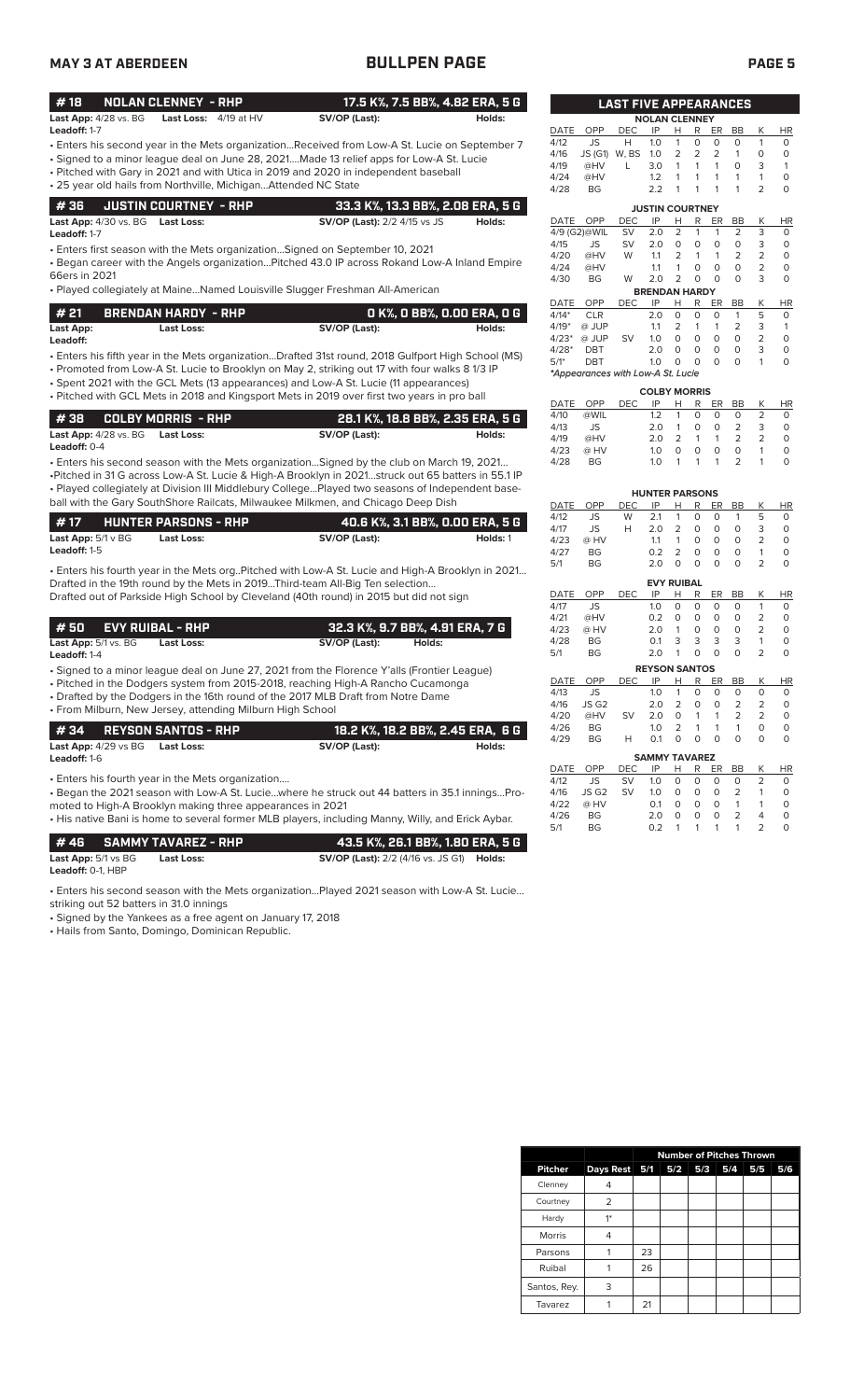### **MAY 3 AT ABERDEEN HIGH/LOW & CHARTS PAGE 6**

| INDIVIDUAL BATTING HIGHS                                                    |
|-----------------------------------------------------------------------------|
|                                                                             |
|                                                                             |
|                                                                             |
|                                                                             |
|                                                                             |
|                                                                             |
|                                                                             |
|                                                                             |
|                                                                             |
|                                                                             |
|                                                                             |
|                                                                             |
|                                                                             |
|                                                                             |
|                                                                             |
| Most Extra-Base Hits, Game 2 (4x, Warren Saunders, 4/29 vs. Bowling Green)  |
|                                                                             |
| <b>TEAM BATTING HIGHS</b>                                                   |
|                                                                             |
|                                                                             |
|                                                                             |
|                                                                             |
|                                                                             |
|                                                                             |
|                                                                             |
|                                                                             |
|                                                                             |
| Home Runs, Consecutive Games 2 games (4/16 vs. JS G2 -4/17 vs Jersey Shore) |
|                                                                             |
|                                                                             |
|                                                                             |
|                                                                             |
|                                                                             |
|                                                                             |
|                                                                             |
|                                                                             |
|                                                                             |
|                                                                             |
|                                                                             |
|                                                                             |

### **FIELDING**

Most Errors, Team, Game......................................................... 2 (4x, 4/28 vs. Bowling Green) Most Errors, Individual, Game................1 (16x, McIllwain, Reyes 4/28 vs. Bowling Green) Most Double Plays Turned, Nine-Inning Game............................ 3 (4/19 @ Hudson Valley) Consecutive Errorless Games, Team..................................... 3(4/29-5/1 vs. Bowling Green)

**STARTERS BY POSITION**

| <b>SIARIERS DI FUSILIUN</b>                                                                                       |
|-------------------------------------------------------------------------------------------------------------------|
| <b>C-</b> O'Neill (7), Gaddis (6), Mena (7)                                                                       |
| <b>1B-</b> Schwartz (17), Saunders (2, Suozzi (1)                                                                 |
| <b>2B-</b> Young (3), Peroza (7), Reyes (2), Saunders (7)                                                         |
| 3B- Peroza (7), Gaddis (6), Saunders (3), Palmer (4)                                                              |
| <b>SS-</b> Reyes (17), Young (2), Peroza (1)                                                                      |
| LF- Rudick $(6)$ , Jordan $(9)$ , Murphy $(5)$                                                                    |
| $CF-$ Palmer (9), Jordan (6), Rudick (5)                                                                          |
| RF- McIlwain (13), Suozzi (6), Murphy (1)                                                                         |
| DH- Suozzi (3), Jordan (4), Schwartz (2), Rudick (2), Gaddis (2) Peroza (1), O'Neill (2),<br>Palmer (1), Mena (3) |
| <b>STARTERS BY BATTING ORDER</b>                                                                                  |
| 1st - Jordan (15), Rudick (4), Murphy (2)                                                                         |
| 2nd - Reyes (14), Jordan (3), Peroza (1) Gaddis (2). O'Neil (1)                                                   |
| 3rd - Schwartz (14), Young (5), Reyes (2)                                                                         |
| 4th- McIlwain (9), Peroza (8), Gaddis (2), Mena (1), Schwartz (1)                                                 |

**5th-** Schwartz (5), Gaddis (4), Suozzi (3), Peroza (2), McIlwain (1), Mena (5), O'Neil (1)

**6th-** Palmer (8), Saunders (2), Mena (1), Peroza (2), O'Neill (1), McIlwain (1), Reyes (2), Gaddis (3), Suozzi (1)

**7th-** Palmer (5), Gaddis (2), McIlwain (2) Suozzi (2), Saunders (2), Rudick (2), Mena (1), Peroza (4), Reyes (1)

**8th-** Saunders (6), O'Neill (3), Suozzi (3), Gaddis (2), Rudick (2), McIlwain (1), Reyes (1), Peroza (1), Palmer (2)

**9th-** Rudick (6), Murphy (3), Jordan (2), Mena (2), O'Neill (3), Suozzi (2), Saunders (2)

|             | <b>CATCHERS STEALING</b> |     |            |             | <b>MULTI-RUN INNINGS</b> |               |
|-------------|--------------------------|-----|------------|-------------|--------------------------|---------------|
| <b>Name</b> | СS                       | ΔТΤ | <b>PCT</b> | <b>Runs</b> | Times                    | Last          |
| Gaddis      |                          |     | 6%         |             | 15                       | $4/30$ vs. BG |
| Mena        | 5                        | 23  | 22%        |             |                          | $4/17$ vs. JS |
| O'Neill     |                          | つの  | 10%        |             |                          | $4/28$ vs. BG |

|                  |    | 2  | я | 4  | Б  | 6          | $\rightarrow$ | 8 | 9         | 10+ | <b>TOTALS</b> |
|------------------|----|----|---|----|----|------------|---------------|---|-----------|-----|---------------|
| <b>OPPONENTS</b> | 10 | 10 | 5 | 16 | 3  | $-1$ 7 $+$ | 6             | ٠ |           |     | 62            |
| <b>BKLYN</b>     | 9  | 9  | 2 | 5  | 10 | 11         |               |   | $\bullet$ |     | 61            |

| INDIVIDUAL PITCHING HIGHS                                                    |  |
|------------------------------------------------------------------------------|--|
| Most Runs Allowed, Game4 (3x, Junior Santos, 4/27 vs. Bowling Green)         |  |
|                                                                              |  |
|                                                                              |  |
|                                                                              |  |
| Most Strikeouts, Game, Reliever 8 (2x, Oscar Rojas, 4/22 at Hudson Valley)   |  |
|                                                                              |  |
|                                                                              |  |
|                                                                              |  |
|                                                                              |  |
| Most Innings Pitched, Reliever 5.0 (2x, Jesus Vargas 4/27 vs. Bowling Green) |  |
|                                                                              |  |
| Most Consecutive Scoreless Inn., Reliever  5.2 (Hunter Parsons, 4/9-present) |  |

| <b>TEAM PITCHING HIGHS</b> |  |
|----------------------------|--|
|                            |  |
|                            |  |
|                            |  |
|                            |  |
|                            |  |
|                            |  |
|                            |  |
|                            |  |
|                            |  |
|                            |  |
|                            |  |
|                            |  |
|                            |  |
|                            |  |
|                            |  |
|                            |  |

|                                                                   |         | <b>TEAM MISCELLANEOUS</b>                                                    |  |  |  |  |  |  |  |
|-------------------------------------------------------------------|---------|------------------------------------------------------------------------------|--|--|--|--|--|--|--|
| Longest Game, Time, Nine-Inning Game 3:07 (4/22 at Hudson Valley) |         |                                                                              |  |  |  |  |  |  |  |
|                                                                   |         |                                                                              |  |  |  |  |  |  |  |
|                                                                   |         | Shortest Game, Time Nine-Inning Game. 2:15 (4/30 vs. Bowling Green)          |  |  |  |  |  |  |  |
|                                                                   |         |                                                                              |  |  |  |  |  |  |  |
|                                                                   |         |                                                                              |  |  |  |  |  |  |  |
|                                                                   |         |                                                                              |  |  |  |  |  |  |  |
|                                                                   |         |                                                                              |  |  |  |  |  |  |  |
|                                                                   |         |                                                                              |  |  |  |  |  |  |  |
|                                                                   |         | Coldest Gametime Temp. 47 degrees (2x, 4/19 @ Hudson Valley, Wilmington 4/8) |  |  |  |  |  |  |  |
|                                                                   |         |                                                                              |  |  |  |  |  |  |  |
|                                                                   |         |                                                                              |  |  |  |  |  |  |  |
|                                                                   |         |                                                                              |  |  |  |  |  |  |  |
|                                                                   |         |                                                                              |  |  |  |  |  |  |  |
| OUTFIELD ASSISTS (0)<br><b>TOTAL</b>                              |         | <b>RECORD BREAKDOWN</b>                                                      |  |  |  |  |  |  |  |
| <b>NAME</b>                                                       | (LAST)  |                                                                              |  |  |  |  |  |  |  |
|                                                                   |         |                                                                              |  |  |  |  |  |  |  |
|                                                                   |         |                                                                              |  |  |  |  |  |  |  |
|                                                                   |         |                                                                              |  |  |  |  |  |  |  |
|                                                                   |         |                                                                              |  |  |  |  |  |  |  |
|                                                                   |         |                                                                              |  |  |  |  |  |  |  |
|                                                                   |         |                                                                              |  |  |  |  |  |  |  |
|                                                                   |         |                                                                              |  |  |  |  |  |  |  |
|                                                                   |         |                                                                              |  |  |  |  |  |  |  |
|                                                                   |         |                                                                              |  |  |  |  |  |  |  |
| UNIFORM RECORDS                                                   |         |                                                                              |  |  |  |  |  |  |  |
|                                                                   |         |                                                                              |  |  |  |  |  |  |  |
| <b>Home White</b>                                                 | $6 - 4$ |                                                                              |  |  |  |  |  |  |  |
| <b>Road Gray</b>                                                  | $3-5$   |                                                                              |  |  |  |  |  |  |  |
|                                                                   |         |                                                                              |  |  |  |  |  |  |  |
| <b>White Throwback</b>                                            | $1-0$   |                                                                              |  |  |  |  |  |  |  |
|                                                                   |         |                                                                              |  |  |  |  |  |  |  |
| Los Jefes                                                         | $1-0$   |                                                                              |  |  |  |  |  |  |  |
|                                                                   |         |                                                                              |  |  |  |  |  |  |  |
|                                                                   |         |                                                                              |  |  |  |  |  |  |  |
|                                                                   |         | Do Not Allow a Home Run 8-9<br>Hit More Home Runs 3-0                        |  |  |  |  |  |  |  |
|                                                                   |         |                                                                              |  |  |  |  |  |  |  |
|                                                                   |         | Opponent Hits More HRs1-1                                                    |  |  |  |  |  |  |  |
|                                                                   |         |                                                                              |  |  |  |  |  |  |  |
|                                                                   |         |                                                                              |  |  |  |  |  |  |  |
|                                                                   |         |                                                                              |  |  |  |  |  |  |  |
|                                                                   |         |                                                                              |  |  |  |  |  |  |  |
|                                                                   |         |                                                                              |  |  |  |  |  |  |  |
|                                                                   |         |                                                                              |  |  |  |  |  |  |  |
|                                                                   |         |                                                                              |  |  |  |  |  |  |  |
|                                                                   |         | Opponent Scores First 4-8                                                    |  |  |  |  |  |  |  |
|                                                                   |         |                                                                              |  |  |  |  |  |  |  |
|                                                                   |         |                                                                              |  |  |  |  |  |  |  |
|                                                                   |         |                                                                              |  |  |  |  |  |  |  |
|                                                                   |         |                                                                              |  |  |  |  |  |  |  |
|                                                                   |         |                                                                              |  |  |  |  |  |  |  |
|                                                                   |         |                                                                              |  |  |  |  |  |  |  |
|                                                                   |         |                                                                              |  |  |  |  |  |  |  |
|                                                                   |         |                                                                              |  |  |  |  |  |  |  |
|                                                                   |         |                                                                              |  |  |  |  |  |  |  |
|                                                                   |         |                                                                              |  |  |  |  |  |  |  |

| <b>EJECTIONS</b>          |             |
|---------------------------|-------------|
| <b>Umpire</b>             | Date        |
| M. Vogel-Freeman<br>Clark | 4/19 at HV  |
| Clark                     | $4/23$ @ HV |
|                           |             |

| <b>MISC. WINS</b>                     |
|---------------------------------------|
| Come from Behind Wins 4 (4/26 vs. BG) |
| Wins in Last At-Bat 2 (4/26 vs. BG)   |
|                                       |

Extra Innings .....................................................

vs. RHP Starters ........................................10-7

vs. LHP Starters.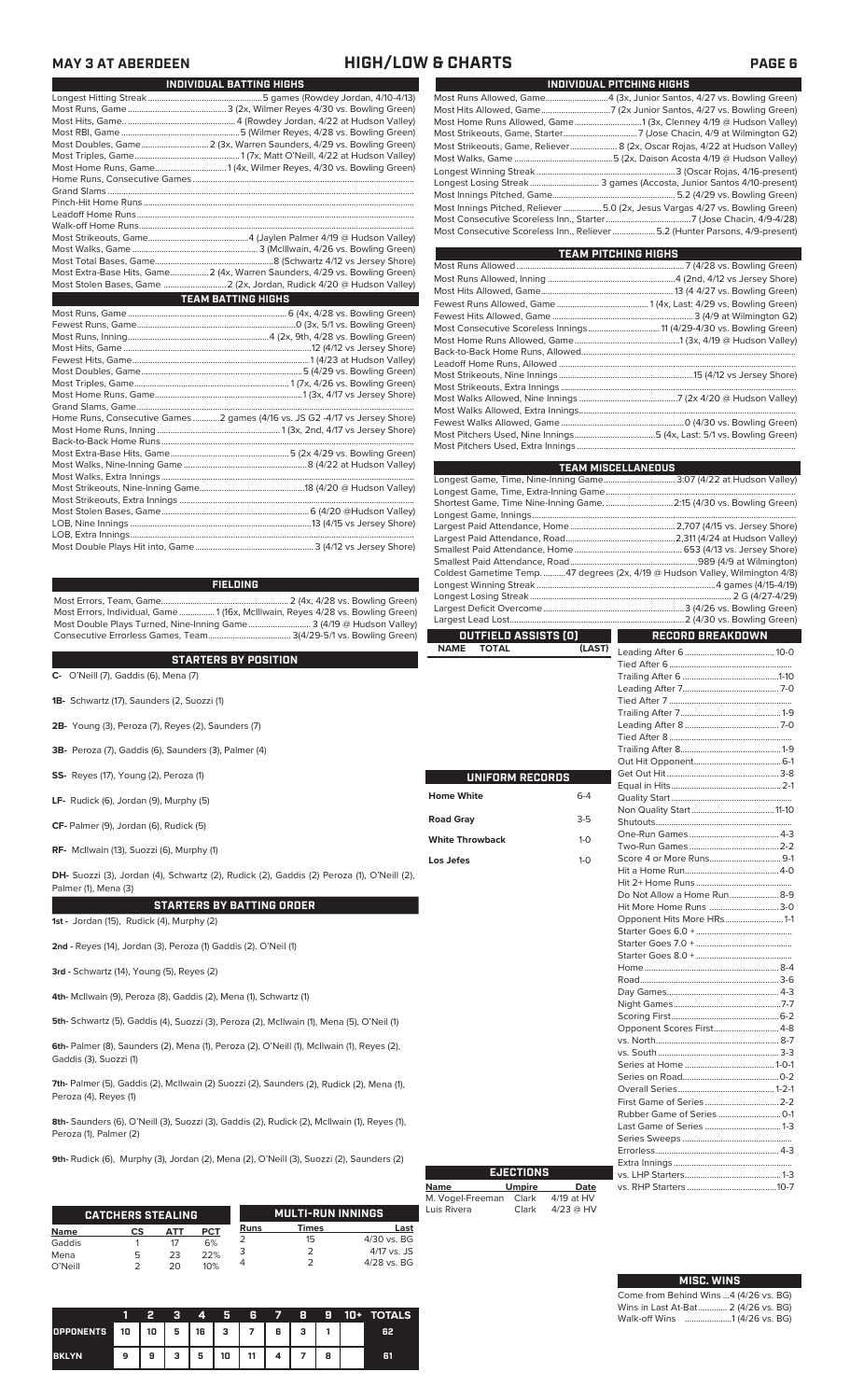|                      |                   | <b>MAY 3 AT ABERDEEN</b>                                             |                                        |                      |                     |                                                                      |                  | <b>GAME-BY-GAME RESULTS</b>                                          |                                                    |                                                |              | PAGE <sub>7</sub> |
|----------------------|-------------------|----------------------------------------------------------------------|----------------------------------------|----------------------|---------------------|----------------------------------------------------------------------|------------------|----------------------------------------------------------------------|----------------------------------------------------|------------------------------------------------|--------------|-------------------|
| <b>DATE</b><br>4/8   | GM#               | <b>OPPONENT</b><br>at Wilmington                                     | W-L/TIME SCORE                         |                      | <b>RECORD</b>       | <b>POSITION</b><br>PPD (Wet Grounds; doubleheader scheduled for 4/9) | GA/GB            | <b>WINNING PITCHER</b>                                               | <b>LOSING PITCHER</b>                              | <b>SAVE</b>                                    | <b>TIME</b>  | <b>ATTENDANCE</b> |
| 4/9                  | 1<br>2            | at Wilmington<br>at Wilmington                                       | L<br>W                                 | $5-1(7)$<br>$2-1(7)$ | $O-1$<br>$1 - 1$    | T <sub>2</sub> nd<br>T <sub>2</sub> nd                               | $-0.5$<br>$-1.0$ | Lucas Knowles (1-0)<br>David Griffin (1-0)                           | Junior Santos (0-2)<br>Michael Cuevas (0-1)        | Justin Courtney (1)                            | 1:51<br>1:59 | 989               |
| 4/10<br>4/11         | 3                 | at Wilmington                                                        | L                                      | $4-1$                | $1 - 2$             | 4th                                                                  | $-2.0$           | Carlos Romero (1-0)<br>OFF DAY                                       | Carlos Ocampo (0-1)                                |                                                | 2:47         | 966               |
| 4/12<br>4/13<br>4/14 | 4<br>5            | <b>Jersey Shore</b><br><b>Jersey Shore</b><br>vs. Jersey Shore       | W<br>L                                 | $5-2$<br>$4 - 3$     | $2 - 2$<br>$2 - 3$  | T3rd<br>T4th<br>PPD (rain; doubleheader scheduled for 4/16)          | $-2.0$<br>$-2.0$ | Hunter Parsons (1-0)<br>Dominic Pipkin (1-0)                         | JP Woodward (0-1)<br>Daison Acosta (0-1)           | <b>Sammy Tavares (1)</b><br>Jason Ruffcorn (1) | 2:44<br>3:01 | 2,041<br>752      |
| 4/15<br>4/16         | 6<br>7            | <b>Jersey Shore</b><br><b>Jersey Shore</b>                           | W<br>W                                 | 4-1<br>4-3 (7)       | $3-3$<br>4-3        | 4th<br>3rd                                                           | $-1.5$<br>$-1.0$ | Jesus Vargas (1-0)<br>Nolan Clenney (1-0)                            | Matt Russell (0-1)<br>Andrew Schultz (0-2)         | Justin Courtney (2)<br>Sammy Tavarez (2)       | 2:31<br>1:57 | 2,707             |
| 4/17                 | 8<br>9            | <b>Jersey Shore</b><br><b>Jersey Shore</b>                           | W<br>W                                 | $6 - 1$<br>$6-1$     | $5-3$<br>$6 - 3$    | 2nd<br>T1st                                                          | $-1.0$<br>$+1.0$ | Oscar Rojas (1-0)<br><b>Garrison Bryant (1-0)</b>                    | Mick Abel (0-2)<br>Christian McGowan (0-1)         |                                                | 1:50<br>2:38 | 1,777<br>1,400    |
| 4/18<br>4/19<br>4/20 | 10<br>11          | at Hudson Valley<br>at Hudson Valley                                 | L<br>W                                 | $5 - 3$<br>$4 - 3$   | $6 - 4$<br>$7 - 4$  | 2nd<br>2nd                                                           | $-1.0$<br>$-1.0$ | OFF DAY<br>Edgar Barclay (2-1)<br><b>Justin Courtney (1-)</b>        | Nolan Clenney (1-1)<br>Nelson Alvarez (0-1)        | Carson Coleman (1)<br><b>Reyson Santos (1)</b> | 2:31<br>3:03 | 2,027<br>1,553    |
| 4/21<br>4/22         | 12<br>13          | at Hudson Valley<br>at Hudson Valley                                 | L<br>W                                 | $5-1$<br>$6 - 4$     | $7-5$<br>$8 - 5$    | 2nd<br>2nd                                                           | $-2.0$<br>$-2.0$ | Junior Santos (0-2)<br>Oscar Rojas (2-0)                             | Will Warren (1-1)<br>Blas Castano (0-2)            |                                                | 2:20<br>3:07 | 1,270<br>2,007    |
| 4/23<br>4/24<br>4/25 | 14<br>15          | at Hudson Valley<br>at Hudson Valley                                 | L<br>L                                 | $2 - 0$<br>$3 - 0$   | $8-6$<br>$8 - 7$    | T <sub>2</sub> nd<br>T <sub>2</sub> nd                               | $-2.0$<br>$-2.0$ | Tanner Myatt (1-0)<br>Rodney Hutchison (1-0)<br>OFF DAY              | Carlos Ocampo (0-2)<br>Daison Acosta (0-2)         | Coleman (2)<br>Mauricio (1)                    | 2:17<br>2:35 | 2,121<br>2.311    |
| 4/26<br>4/27         | 16<br>17          | <b>Bowling Green</b><br><b>Bowling Green</b>                         | W<br>L                                 | $5-4$<br>$4-1$       | $9 - 7$<br>$9 - 8$  | 2nd<br>3rd                                                           | $-2.0$<br>$-3.0$ | Josh Hejka (1-0)<br>Zach Trageton (1-1)                              | Graeme Stinson (2-2)<br>Junior Santos (0-3)        | LaSorsa (1)                                    | 2:44<br>2:20 | 653<br>808        |
| 4/28<br>4/29         | 18<br>19          | <b>Bowling Green</b><br><b>Bowling Green</b>                         | L<br>W                                 | $7-6$<br>$3-1$       | $9 - 9$<br>$10-9$   | 3rd<br>3rd                                                           | $-4.0$<br>-4.0   | John Doxakis (1-1)<br>Oscar Rojas (3-0)                              | Jose Chacin (0-1)<br><b>Mason Montgomery (0-1)</b> | Mullen (3)<br>Cam Opp (1)                      | 2:38<br>2:28 | 670<br>2,617      |
| 4/30<br>5/1          | 20<br>21          | <b>Bowling Green</b><br><b>Bowling Green</b>                         | W<br>L                                 | $5-2$<br>$4-0$       | $11-9$<br>$11 - 10$ | 3rd<br>3rd                                                           | $-4.0$<br>$-4.5$ | Justin Courtney (2-0)<br><b>APRIL</b> [11-9]<br>Daison Accosta (0-3) | Franklin Dacosta (0-1)<br>Conor Dryer (1-0)        | Josh Hejka (1)                                 | 2:15<br>2:20 | 2,070<br>1,595    |
| 5/2<br>$\frac{5}{3}$ | 22                | at Aberdeen                                                          | 7:05 p.m.                              |                      |                     |                                                                      |                  | OFF DAY                                                              |                                                    |                                                |              |                   |
| 5/5<br>5/6           | 23<br>24<br>25    | at Aberdeen<br>at Aberdeen<br>at Aberdeen                            | 7:05 p.m.<br>7:05 p.m.<br>7:05 p.m.    |                      |                     |                                                                      |                  |                                                                      |                                                    |                                                |              |                   |
| 5/7<br>5/8           | 26<br>27          | at Aberdeen<br>at Aberdeen                                           | 6:05 p.m.<br>2:05 p.m.                 |                      |                     |                                                                      |                  |                                                                      |                                                    |                                                |              |                   |
| 5/9<br>5/10<br>5/11  | 28<br>29          | Wilmington<br>Wilmington                                             | 7:00 p.m.<br>7:00 p.m.                 |                      |                     |                                                                      |                  | OFF DAY                                                              |                                                    |                                                |              |                   |
| 5/12<br>5/13         | 30<br>31          | Wilmington<br>Wilmington                                             | 7:00 p.m.<br>7:00 p.m.                 |                      |                     |                                                                      |                  |                                                                      |                                                    |                                                |              |                   |
| 5/14<br>5/15         | 32<br>33          | Wilmington<br>Wilmington                                             | 6:00 p.m.<br>2:00 p.m.                 |                      |                     |                                                                      |                  | OFF DAY                                                              |                                                    |                                                |              |                   |
| 5/16<br>5/17<br>5/18 | 34<br>35          | <b>Hudson Valley</b><br><b>Hudson Valley</b>                         | 7:00 p.m.<br>12:00 p.m.                |                      |                     |                                                                      |                  |                                                                      |                                                    |                                                |              |                   |
| 5/19<br>5/20         | 36<br>37          | <b>Hudson Valley</b><br><b>Hudson Valley</b>                         | 7:00 p.m.<br>7:00 p.m.                 |                      |                     |                                                                      |                  |                                                                      |                                                    |                                                |              |                   |
| 5/21<br>5/22<br>5/23 | 38<br>39          | <b>Hudson Valley</b><br><b>Hudson Valley</b>                         | 6:00 p.m.<br>2:00 p.m.                 |                      |                     |                                                                      |                  | OFF DAY                                                              |                                                    |                                                |              |                   |
| 5/24<br>5/25         | 40<br>41          | at Bowling Green<br>at Bowling Green                                 | 6:35 p.m.*<br>6:35 p.m.*               | (CT)<br>(CT)         |                     |                                                                      |                  |                                                                      |                                                    |                                                |              |                   |
| 5/26<br>5/27<br>5/28 | 42<br>43<br>44    | at Bowling Green<br>at Bowling Green<br>at Bowling Green             | 6:35 p.m.*<br>6:35 p.m.*<br>6:35 p.m.* | (CT)<br>(CT)<br>(CT) |                     |                                                                      |                  |                                                                      |                                                    |                                                |              |                   |
| 5/29<br>5/30         | 45                | at Bowling Green                                                     | 1:05 p.m.*                             | (CT)                 |                     |                                                                      |                  | OFF DAY                                                              |                                                    |                                                |              |                   |
| 5/31<br>6/1          | 46<br>47          | at Jersey Shore<br>at Jersey Shore                                   | 7:05 p.m.<br>7:05 p.m.                 |                      |                     |                                                                      |                  | <b>MAY [0-1]</b>                                                     |                                                    |                                                |              |                   |
| 6/2<br>6/3           | 48<br>49          | at Jersey Shore<br>at Jersey Shore                                   | 7:05 p.m.<br>7:05 p.m.                 |                      |                     |                                                                      |                  |                                                                      |                                                    |                                                |              |                   |
| 6/4<br>6/5<br>6/6    | 50<br>51          | at Jersey Shore<br>at Jersey Shore                                   | 7:05 p.m.<br>1:05 p.m.                 |                      |                     |                                                                      |                  | OFF DAY                                                              |                                                    |                                                |              |                   |
| 6/7<br>6/8           | 52<br>53          | Aberdeen<br>Aberdeen                                                 | 7:00 p.m.<br>7:00 p.m.                 |                      |                     |                                                                      |                  |                                                                      |                                                    |                                                |              |                   |
| 6/9<br>6/10<br>6/11  | 54<br>55<br>56    | Aberdeen<br>Aberdeen<br>Aberdeen                                     | 7:00 p.m.<br>7:00 p.m.<br>6:00 p.m.    |                      |                     |                                                                      |                  |                                                                      |                                                    |                                                |              |                   |
| 6/12<br>6/13         | 57                | Aberdeen                                                             | 2:00 p.m.                              |                      |                     |                                                                      |                  | OFF DAY                                                              |                                                    |                                                |              |                   |
| 6/14<br>6/15<br>6/16 | 58<br>59<br>60    | at Wilmington<br>at Wilmington<br>at Wilmington                      | 6:35 p.m.<br>6:35 p.m.<br>6:35 p.m.    |                      |                     |                                                                      |                  |                                                                      |                                                    |                                                |              |                   |
| 6/17<br>6/18         | 61<br>62          | at Wilmington<br>at Wilmington                                       | 6:35 p.m.<br>6:35 p.m.                 |                      |                     |                                                                      |                  |                                                                      |                                                    |                                                |              |                   |
| 6/19<br>6/20<br>6/21 | 63<br>64          | at Wilmington<br><b>Jersey Shore</b>                                 | 1:05 p.m.<br>7:00 p.m.                 |                      |                     |                                                                      |                  | OFF DAY                                                              |                                                    |                                                |              |                   |
| 6/22<br>6/23         | 65<br>66          | <b>Jersey Shore</b><br><b>Jersey Shore</b>                           | 7:00 p.m.<br>7:00 p.m.                 |                      |                     |                                                                      |                  |                                                                      |                                                    |                                                |              |                   |
| 6/24<br>6/25<br>6/26 | 67<br>68<br>69    | <b>Jersey Shore</b><br><b>Jersey Shore</b><br><b>Jersey Shore</b>    | 7:00 p.m.<br>6:00 p.m.<br>2:00 p.m.    |                      |                     |                                                                      |                  |                                                                      |                                                    |                                                |              |                   |
| 6/27<br>6/28<br>6/29 | 70<br>71          | at Hudson Valley<br>at Hudson Valley                                 | 7:05 p.m.                              |                      |                     |                                                                      |                  | OFF DAY                                                              |                                                    |                                                |              |                   |
| 6/30                 | 72                | at Hudson Valley                                                     | 7:05 p.m.<br>7:05 p.m.                 |                      |                     |                                                                      |                  | JUNE (0-0)                                                           |                                                    |                                                |              |                   |
| 7/1<br>7/2<br>7/3    | 73<br>74<br>75    | at Hudson Valley<br>at Hudson Valley<br>at Hudson Valley             | 7:05 p.m.<br>6:05 p.m.<br>6:05 p.m.    |                      |                     |                                                                      |                  |                                                                      |                                                    |                                                |              |                   |
| 7/4<br>7/5           | 76                | Aberdeen                                                             | 6:30 p.m.                              |                      |                     |                                                                      |                  | OFF DAY                                                              |                                                    |                                                |              |                   |
| 7/6<br>7/7<br>7/8    | 77<br>78<br>79    | Aberdeen<br>Aberdeen<br>Aberdeen                                     | 7:00 p.m.<br>7:00 p.m.<br>7:00 p.m.    |                      |                     |                                                                      |                  |                                                                      |                                                    |                                                |              |                   |
| 7/9<br>7/10          | 81<br>82          | Aberdeen<br>Aberdeen                                                 | 6:00 p.m.<br>2:00 p.m.                 |                      |                     |                                                                      |                  |                                                                      |                                                    |                                                |              |                   |
| 7/11<br>7/12<br>7/13 | 83<br>84          | Greensboro<br>Greensboro                                             | 7:00 p.m.<br>12:00 p.m.                |                      |                     |                                                                      |                  | OFF DAY                                                              |                                                    |                                                |              |                   |
| 7/14<br>7/15         | 85<br>86          | Greensboro<br>Greensboro                                             | 7:00 p.m.<br>7:00 p.m.                 |                      |                     |                                                                      |                  |                                                                      |                                                    |                                                |              |                   |
| 7/16<br>7/17<br>7/18 | 87<br>88          | Greensboro<br>Greensboro                                             | 6:00 p.m.<br>2:00 p.m.                 |                      |                     |                                                                      |                  |                                                                      |                                                    |                                                |              |                   |
| 7/19<br>7/20         |                   |                                                                      |                                        |                      |                     |                                                                      |                  | LEAGUE-WIDE BREAK                                                    |                                                    |                                                |              |                   |
| 7/21<br>7/22<br>7/23 | 89<br>90          | at Jersey Shore<br>at Jersey Shore                                   | 7:05 p.m.<br>7:05 p.m.                 |                      |                     |                                                                      |                  |                                                                      |                                                    |                                                |              |                   |
| 7/24<br>7/25         | 91                | at Jersey Shore                                                      | 1:05 p.m.                              |                      |                     |                                                                      |                  | OFF DAY                                                              |                                                    |                                                |              |                   |
| 7/26<br>7/27<br>7/28 | 92<br>93<br>94    | at Hudson Valley<br>at Hudson Valley<br>at Hudson Valley             | 7:05 p.m.<br>7:05 p.m.<br>7:05 p.m.    |                      |                     |                                                                      |                  |                                                                      |                                                    |                                                |              |                   |
| 7/29<br>7/30         | 95<br>96          | at Hudson Valley<br>at Hudson Valley                                 | 7:05 p.m.<br>6:05 p.m.                 |                      |                     |                                                                      |                  |                                                                      |                                                    |                                                |              |                   |
| 7/31<br>8/1          | 97                | at Hudson Valley                                                     | 2:05 p.m.                              |                      |                     |                                                                      |                  | <b>JULY [0-0]</b><br>OFF DAY                                         |                                                    |                                                |              |                   |
| 8/2<br>8/3<br>8/4    | 98<br>99<br>100   | <b>Winston-Salem</b><br><b>Winston-Salem</b><br><b>Winston-Salem</b> | 7:00 p.m.<br>12:00 p.m.<br>7:00 p.m.   |                      |                     |                                                                      |                  |                                                                      |                                                    |                                                |              |                   |
| 8/5<br>8/6           | 101<br>102        | <b>Winston-Salem</b><br><b>Winston-Salem</b>                         | 7:00 p.m.<br>6:00 p.m.                 |                      |                     |                                                                      |                  |                                                                      |                                                    |                                                |              |                   |
| 8/7<br>8/8           | 103               | <b>Winston-Salem</b>                                                 | 2:00 p.m.                              |                      |                     |                                                                      |                  | OFF DAY                                                              |                                                    |                                                |              |                   |
| 8/9<br>8/10<br>8/11  | 104<br>105<br>106 | at Wilmington<br>at Wilmington<br>at Wilmington                      | 6:35 p.m.<br>6:35 p.m.<br>6:35 p.m.    |                      |                     |                                                                      |                  |                                                                      |                                                    |                                                |              |                   |
| 8/12<br>8/13<br>8/14 | 107<br>108<br>109 | at Wilmington<br>at Wilmington<br>at Wilmington                      | 6:35 p.m.<br>6:35 p.m.                 |                      |                     |                                                                      |                  |                                                                      |                                                    |                                                |              |                   |
| 8/15<br>8/16         | 110               | <b>Hudson Valley</b>                                                 | $1:05$ p.m.<br>7:00 p.m.               |                      |                     |                                                                      |                  | OFF DAY                                                              |                                                    |                                                |              |                   |
| 8/17<br>8/18<br>8/19 | 111<br>112<br>113 | <b>Hudson Valley</b><br><b>Hudson Valley</b><br><b>Hudson Valley</b> | 7:00 p.m.<br>7:00 p.m.<br>7:00 p.m.    |                      |                     |                                                                      |                  |                                                                      |                                                    |                                                |              |                   |
| 8/20<br>8/21         | 114<br>115        | <b>Hudson Vallev</b><br><b>Hudson Valley</b>                         | 6:00 p.m.<br>2:00 p.m.                 |                      |                     |                                                                      |                  |                                                                      |                                                    |                                                |              |                   |
| 8/22                 |                   |                                                                      |                                        |                      |                     |                                                                      |                  | OFF DAY                                                              |                                                    |                                                |              |                   |